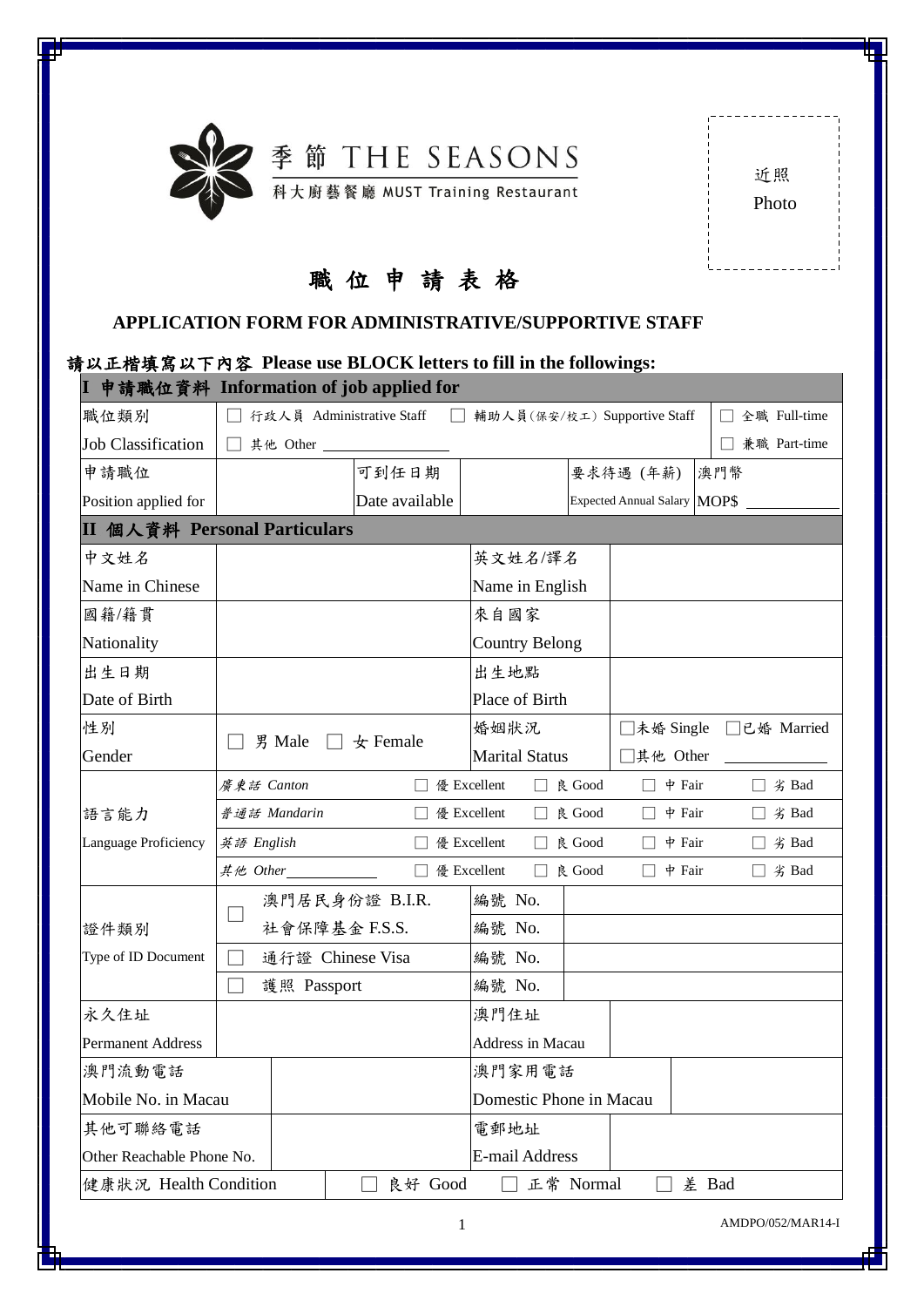|                     |                       | 有否犯罪記錄? Have you ever committed any crimes?                   | <b>COL</b> | 沒有 No □ 有 Yes 請列明 Please specify |                 |
|---------------------|-----------------------|---------------------------------------------------------------|------------|----------------------------------|-----------------|
|                     |                       | III 學歷 Academic Qualifications (請順序列出 in chronological order) |            |                                  |                 |
| 由 From $\vert$ 至 To |                       | 教育機構                                                          | 所在國家       | 修讀專業                             | 學位              |
|                     | 月/年 M / Y   月/年 M / Y | <b>Education Institution</b>                                  | Country    | Specialization                   | Degree Obtained |
|                     |                       |                                                               |            |                                  |                 |
|                     |                       |                                                               |            |                                  |                 |
|                     |                       |                                                               |            |                                  |                 |
|                     |                       |                                                               |            |                                  |                 |
|                     |                       |                                                               |            |                                  |                 |

|         |                             |                    | IV 專業資格/培訓 Professional Qualifications/Memberships (請順序列出 in chronological order) |                          |
|---------|-----------------------------|--------------------|-----------------------------------------------------------------------------------|--------------------------|
| 由 From  | $\mathbf{\underline{4}}$ To | 課程名稱               | 專業資格                                                                              | 頒發機構                     |
| 月/年 M/Y | 月/年 M/Y                     | <b>Course Name</b> | Professional Qualifications Obtained                                              | <b>Issuing Authority</b> |
|         |                             |                    |                                                                                   |                          |
|         |                             |                    |                                                                                   |                          |
|         |                             |                    |                                                                                   |                          |
|         |                             |                    |                                                                                   |                          |
|         |                             |                    |                                                                                   |                          |

| $\mathbf{V}$ | 工作經驗 Working Experience (請順序列出 in chronological order) |    |    |                  |               |                      |                     |  |  |  |
|--------------|--------------------------------------------------------|----|----|------------------|---------------|----------------------|---------------------|--|--|--|
| 由 From       | 至 To                                                   | 全職 | 兼職 | 僱主名稱             | 職位            | 年薪                   | 離職原因                |  |  |  |
| 月/年 M/Y      | 月/年 $M/Y$ Full-time Part-time                          |    |    | Name of Employer | Position held | <b>Annual Salary</b> | Reasons for leaving |  |  |  |
|              |                                                        |    |    |                  |               |                      |                     |  |  |  |
|              |                                                        |    |    |                  |               |                      |                     |  |  |  |
|              |                                                        |    |    |                  |               |                      |                     |  |  |  |
|              |                                                        |    |    |                  |               |                      |                     |  |  |  |
|              |                                                        |    |    |                  |               |                      |                     |  |  |  |

| VI 家庭狀況 Family Background |                 |               |                  |  |  |  |  |
|---------------------------|-----------------|---------------|------------------|--|--|--|--|
| 姓名 Name                   | 關係 Relationship | 職業 Occupation | 聯絡電話 Contact No. |  |  |  |  |
|                           |                 |               |                  |  |  |  |  |
|                           |                 |               |                  |  |  |  |  |
|                           |                 |               |                  |  |  |  |  |
|                           |                 |               |                  |  |  |  |  |

(若以上空間不夠,請自行附上 A4 紙作補充)

(Please supplement on A4 papers and attach together if there is not enough space provided above.)

| VII 咨詢人(非親屬關係) Referees (Non-family members) |                 |               |                  |  |  |  |
|----------------------------------------------|-----------------|---------------|------------------|--|--|--|
| 姓名 Name                                      | 關係 Relationship | 職業 Occupation | 聯絡電話 Contact No. |  |  |  |

2 AMDPO/052/MAR14-I